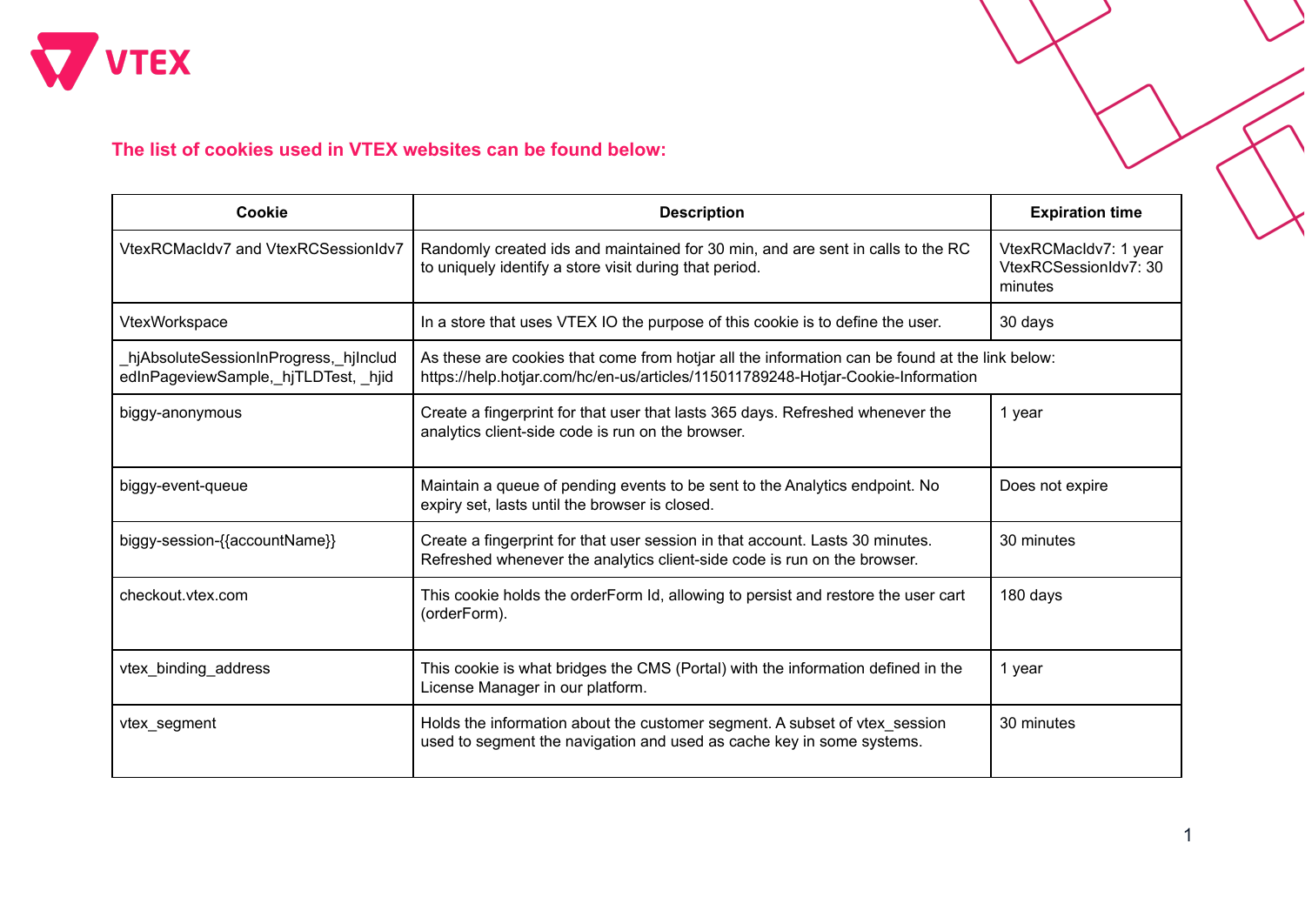

| checkout.vtex.com                     | Holds the orderForm Id and allow us to persist and restore the user cart<br>(orderForm).               | 2 years                                                                            |
|---------------------------------------|--------------------------------------------------------------------------------------------------------|------------------------------------------------------------------------------------|
| <b>CheckoutDataAccess</b>             | Holds the VTEX_CHK_Order_Auth and gives the user permission to see the<br>order placed page.           | 15 minutes                                                                         |
| P                                     | Persistent Individual Information<br>Stores user id. For authenticated users only.                     | 60 days                                                                            |
| <b>IPS</b>                            | Persistent Segment Information<br>Stores UTM information.                                              | 72 hours                                                                           |
| <b>ISI</b>                            | Session Individual Information<br>Stores context information for call center and gift list.            | 2 hours                                                                            |
| <b>ISS</b>                            | Session Segment Information<br>Used to group users in the same browsing context. Considers UTM values. | Doesn't set expiration. It<br>expires once the session<br>ends (browser is closed) |
| <b>SGTP</b>                           | Persistent Segment Hash Information and inform if it is a returning user.                              | 60 days                                                                            |
| <b>SGTS</b>                           | Session Segment Hash Information User navigation context hash. Important to<br>vary cache line.        | 2 hours                                                                            |
| Vtex_CHKO_Auth                        | Contains the ordergroup of an order Identify a given anonymous user has access<br>to a given order     | Doesn't set expiration. It<br>expires once the session<br>ends (browser is closed) |
| vid_rt                                | Refresh Token of VTEX ID Renew VtexIdClientAutCookie*                                                  | 30 days                                                                            |
| $_{\mathsf{L}}$ vss                   | Login Attempt state Id for out server-side state bag                                                   | 2 hours                                                                            |
| <b>VtexIdclientAutCookie</b>          | Autentication Token (Credenciais) for admin. Credentials for admin.                                    | 60 minutes                                                                         |
| VtexIdclientAutCookie_{{accountName}} | Autentication Token (Credenciais) for stores. Credentials for stores.                                  | 24 hours                                                                           |